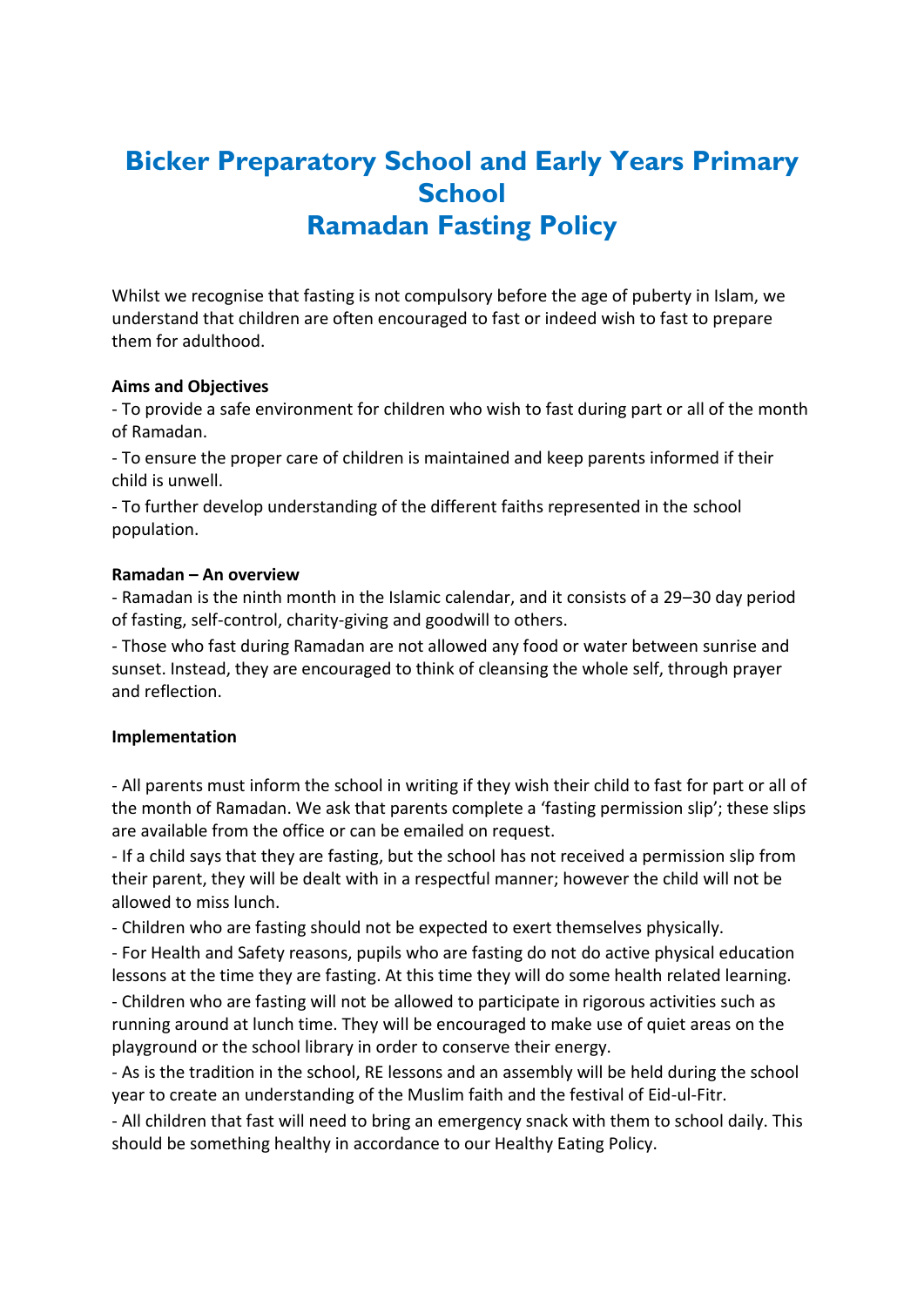- In the rare circumstances of a child becoming distressed or unwell when he or she is fasting, the school will encourage the child to break their fast by eating their emergency snack and having a drink of water.

- If a child has a medical condition that would be complicated by fasting, e.g. diabetes, the child will not be permitted to fast at school.

## **Health and Safety**

- Parents MUST inform the school via a permission slip if their child is fasting.
- The school will inform parents immediately if their child who is fasting becomes unwell.
- Children who fast must conserve their energy and not join in strenuous games.

### **Inclusion**

- There is mutual co-operation between the parents of children who are fasting and the school.

- All children in the school are encouraged to feel positive about their family, their culture and their faith.

**March 2020 The policy to be reviewed: March 2022**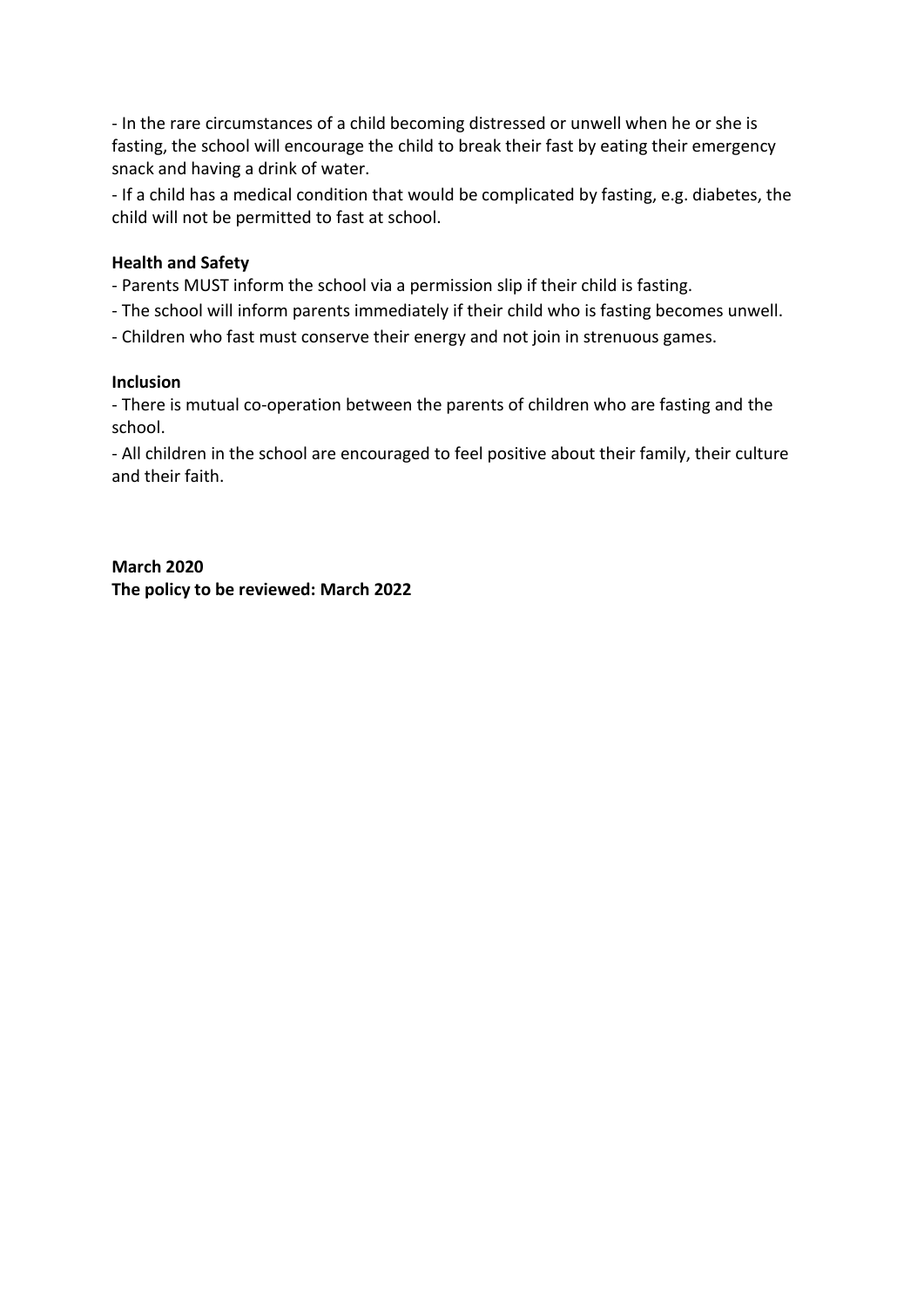# **Ramadan Fasting Permission Slip**

Child's Name:

Class: \_\_\_\_\_\_\_\_\_\_\_\_\_\_\_\_\_\_\_\_

 $\checkmark$  I give permission for my child to fast during the period of Ramadan.

✓ I have read the **Church Lane Primary School Fasting Policy** and understand how the school will implement this.

| Signed:            |  |
|--------------------|--|
| <b>Print Name:</b> |  |
| Date:              |  |